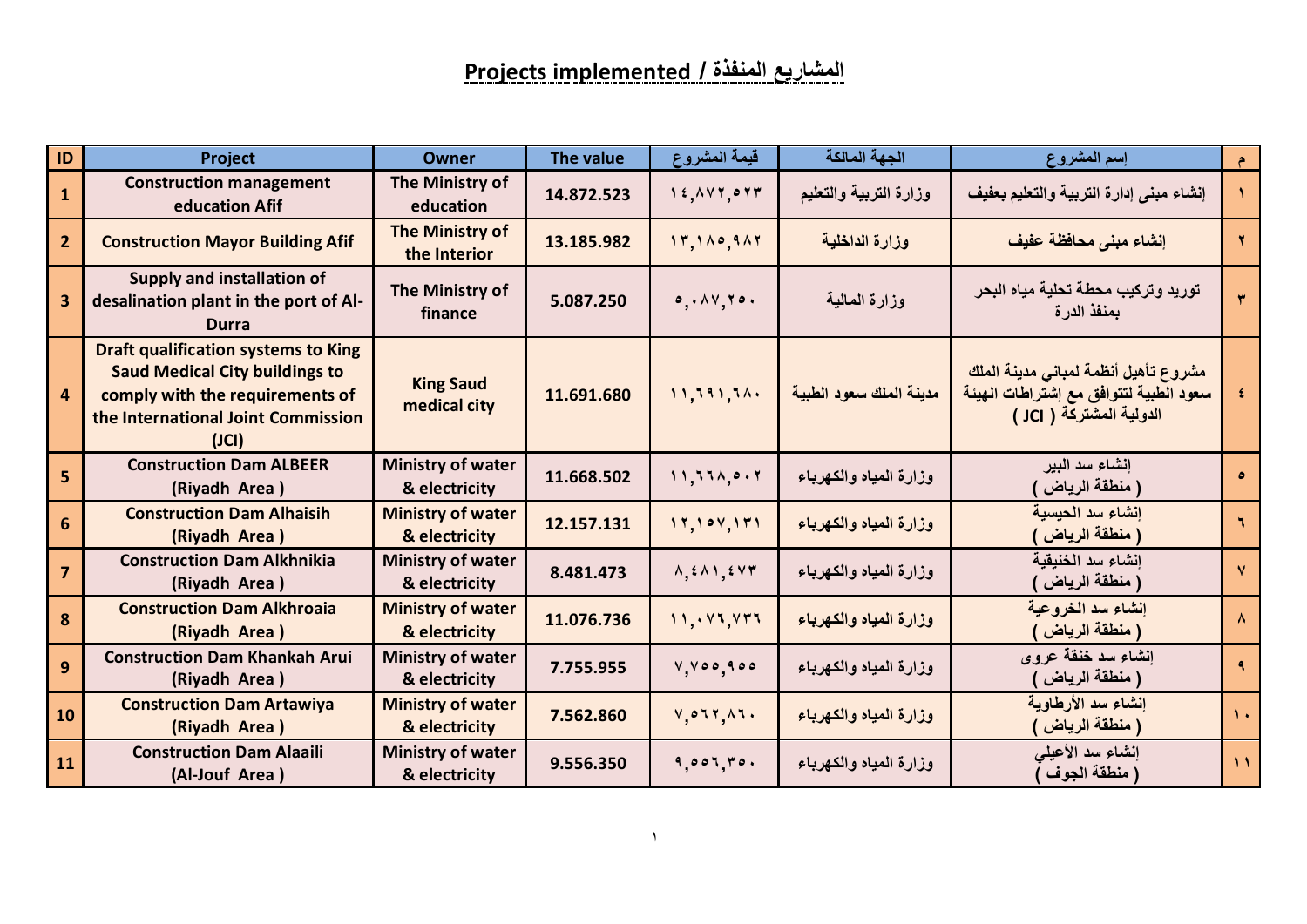| <b>ID</b> | Project                                                                                      | <b>Owner</b>                                           | The value  | قيمة المشروع                                  | الجهة المالكة          | إسم المشروع                                                            | $\bullet$         |
|-----------|----------------------------------------------------------------------------------------------|--------------------------------------------------------|------------|-----------------------------------------------|------------------------|------------------------------------------------------------------------|-------------------|
| 12        | <b>Construction Dam Al-Moatadal &amp;</b><br>Al-shoihatyah<br>(Al-Jouf Area)                 | <b>Ministry of water</b><br>& electricity              | 14.827.455 | 14,174,600                                    | وزارة المياه والكهرباء | إنشاء سد المعتدل والشويحطية<br>( منطقة الجوف )                         | $\mathbf{y}$      |
| 13        | <b>Construction Dams the first group</b><br>(Dam dahkan - Dam damm)<br>(Tabuk Area)          | <b>Ministry of water</b><br>& electricity              | 33.776.547 | rr, VVI, 0 V                                  | وزارة المياه والكهرباء | إنشاء سدود المجموعة الأولى<br>( سد ضحکان ـــ سد ضم )<br>( منطقة تبوك ) | $\gamma$ ۳        |
| 14        | <b>Construction Dam Shri</b><br>(Asir Area)                                                  | <b>Ministry of water</b><br>& electricity              | 11.287.940 | 11,711,92.                                    | وزارة المياه والكهرباء | إنشاء سد شرى<br>( منطقة عسير )                                         | $\sqrt{\epsilon}$ |
| 15        | <b>Construction Dam Abu grifah</b><br>(Qassim Area)                                          | <b>Ministry of water</b><br>& electricity              | 15.445.428 | 10, 220, 271                                  | وزارة المياه والكهرباء | إنشاء سد أبو جريفة<br>( منطقة القصيم )                                 | $\Delta$          |
| 16        | <b>Construction Dam Wady Alsader</b><br>(Medina Area)                                        | <b>Ministry of water</b><br>& electricity              | 19.095.888 | 19, .90, AAA                                  | وزارة المياه والكهرباء | إنشاء سد وادى الصدر<br>( منطقة المدينة المنورة )                       | 17                |
| 17        | <b>Maintenance and operation of</b><br>dams<br>(Qassim Area)                                 | <b>Ministry of water</b><br>& electricity              | 2.386.860  | $Y, Y \wedge Y, \wedge Y$                     | وزارة المياه والكهرباء | صيانة وتشغيل سدود<br>( منطقة القصيم )                                  | $\sqrt{2}$        |
| 18        | <b>Restoration of the dams</b><br>(Qassim Area)                                              | <b>Ministry of water</b><br>& electricity              | 8.214.250  | $\Lambda, \Upsilon$ ) $\epsilon, \Upsilon$ 0. | وزارة المياه والكهرباء | ترميم السدود<br>( منطقةُ القصيم )                                      | $\Lambda$         |
| 19        | <b>Operation and maintenance of</b><br>drinking water projects<br>(jawf Area)                | <b>The Directorate-</b><br><b>General for</b><br>water | 12.978.098 | 11, 941, 91                                   | المديرية العامة للمياه | تشغيل وصيانة مشاريع مياه الشرب<br>( منطقة الجوف )                      | $\sqrt{9}$        |
| 20        | <b>Implementation and replacing</b><br>water networks in the city of Afif<br>and its centers | <b>Ministry of water</b><br>& electricity              | 3.472.353  | $r, \text{for } r \geq r$                     | وزارة المياه والكهرباء | تنفيذ واستبدال شبكات مياه بمدينة عفيف<br>وبعض المراكز التابعة لها      | $\mathbf{Y}$ .    |
| 21        | Lowering the water table surface<br>by Afif                                                  | <b>Riyadh</b><br><b>Municipality</b>                   | 2.943.625  | Y, 9, 2, 7, 7, 7, 0                           | أمانة منطقة الرياض     | تخفيض منسوب المياه السطحية بعفيف                                       | $\mathbf{Y}$      |
| 22        | Lowering the water table surface<br>by Afif                                                  | <b>Riyadh</b><br><b>Municipality</b>                   | 686.441    | $111,551$                                     | أمانة منطقة الرياض     | تخفيض منسوب المياه السطحية بعفيف                                       | $\tau$            |
| 23        | Lowering the water table surface<br>by Afif                                                  | <b>Riyadh</b><br><b>Municipality</b>                   | 1.082.312  | 1, 1, 1, 7, 7                                 | أمانة منطقة الرياض     | تخفيض منسوب المياه السطحية بعفيف                                       | YY                |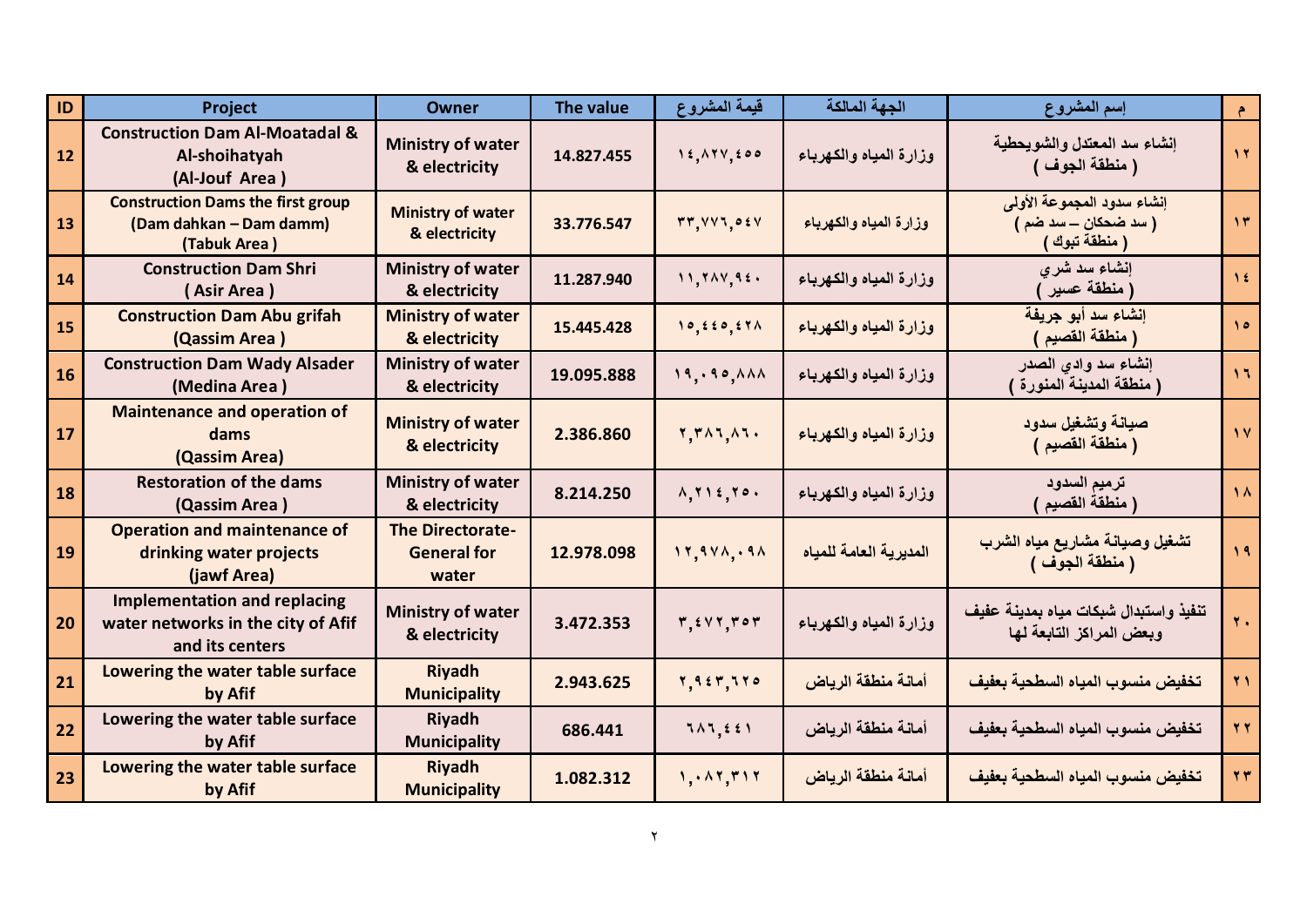| ID | Project                                                                                                               | <b>Owner</b>                                                    | <b>The value</b> | قيمة المشروع                                                                           | الجهة المالكة                                   | إسم المشروع                                                                    | $\uparrow$       |
|----|-----------------------------------------------------------------------------------------------------------------------|-----------------------------------------------------------------|------------------|----------------------------------------------------------------------------------------|-------------------------------------------------|--------------------------------------------------------------------------------|------------------|
| 24 | Replace old water networks in the<br>governorates of Riyadh eighth<br>stage (Morrat)                                  | The Directorate-<br><b>General for</b><br>water (Riyadh)        | 1.712.046        | 1, 117, 25                                                                             | المديرية العامة للمياه<br>( منطقة الرياض )      | استبدال شبكات المياه القديمة بمحافظات<br>منطقة الرياض المرحلة الثامنة ( مرات ) | Y f              |
| 25 | <b>Implementation of water systems</b><br>in shaqraa                                                                  | <b>The Directorate-</b><br><b>General for</b><br>water (Riyadh) | 4.615.156        | 5,710,107                                                                              | المديرية العامة للمياه<br>( منطقة الرياض )      | تنفيذ شبكات مياه بمدينة شقراع                                                  | $Y \circ$        |
| 26 | <b>Implementation of water systems</b><br>in some centres shaqraa<br>governorate (eshiqer)                            | <b>The Directorate-</b><br><b>General for</b><br>water (Riyadh) | 4.603.039        | 1, 5, 7, 7, 7, 7                                                                       | المديرية العامة للمياه<br>( منطقة الرياض )      | تنفيذ شبكات مياه ببعض مراكز محافظة<br>شقراء ( أشيقر )                          | $\mathbf{y}$     |
| 27 | <b>Implementation of the water</b><br>network in the city of Al-Sieh<br><b>Mayor of Al-kharj</b><br>(The third phase) | <b>The Directorate-</b><br><b>General for</b><br>water (Riyadh) | 6.773.978        | 7,777,971                                                                              | المديرية العامة للمياه<br>( منطقة الرياض )      | تنفيذ شبكة المياه بمدينة السيح بمحافظة<br>الخرج ( المرحلة الثالثة )            | $\forall$        |
| 28 | Replacing water networks in the<br>city of Al-dawasir                                                                 | The Directorate-<br><b>General for</b><br>water (Riyadh)        | 10.375.479       | 1.740,144                                                                              | المديرية العامة للمياه<br>( منطقة الرياض )      | إستبدال شبكات مياه بمدينة الدواسر                                              | $\mathbf{Y}$     |
| 29 | Replace old water valves in<br>different areas of Jeddah                                                              | <b>The Directorate-</b><br><b>General for</b><br>water (Riyadh) | 23.802.360       | $\mathbf{Y}\mathbf{y}, \mathbf{A}\cdot\mathbf{Y}, \mathbf{Y}\mathbf{Y}\cdot\mathbf{Y}$ | المديرية العامة للمياه<br>( منطقة مكة المكرمة ) | إستبدال صمامات المياه الرئيسية القديمة<br>بمناطق متفرقة من جدة                 | 79               |
| 30 | Implementation of sewerage,<br>shaqraa (The fourth phase)                                                             | <b>The Directorate-</b><br><b>General for</b><br>water (Riyadh) | 18.965.541       | 11, 970, 021                                                                           | المديرية العامة للمياه<br>( منطقة الرياض )      | تنفيذ شبكات الصرف الصحي بمحافظة<br>شقراء ( المرحلة الرابعة )                   | $\overline{r}$ . |
| 31 | The operation and maintenance of<br>dams (Riyadh)                                                                     | <b>The Directorate-</b><br><b>General for</b><br>water          | 17.851.152       | 11,001,101                                                                             | المديرية العامة للمياه                          | عقد تشغيل وصيانة السدود<br>( منطقة الرياض )                                    | $\overline{r}$   |
| 32 | Implementation of the water<br>network in the city of Zolfy<br>(The second phase)                                     | <b>The Directorate-</b><br><b>General for</b><br>water          | 5.262.613        | 0, 111, 111                                                                            | المديرية العامة للمياه                          | تنفيذ شبكة المياه بمدينة الزلفي<br>( المرحلة الثانية )                         | $\forall$        |